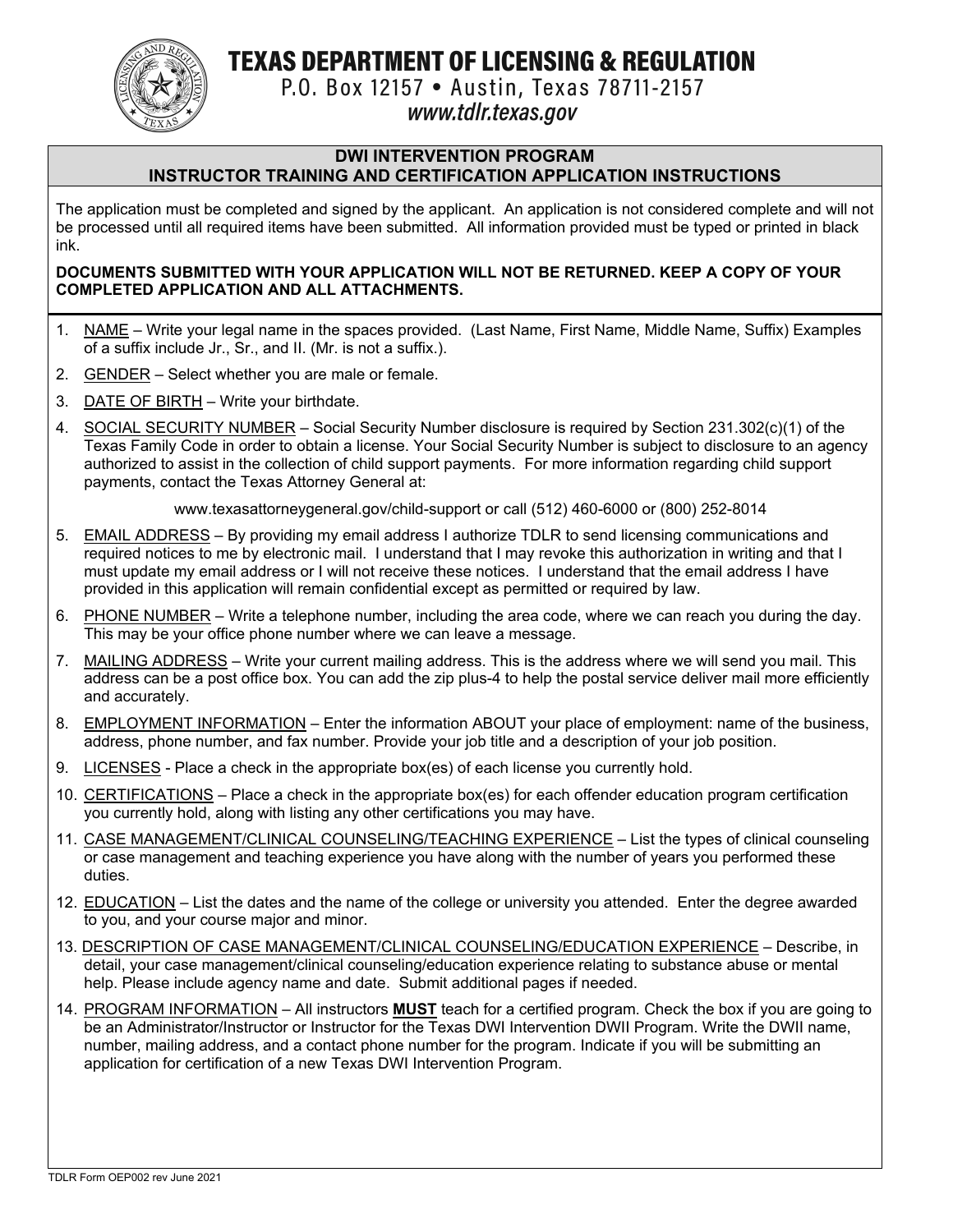- 14. DISCIPLINARY ACTION HISTORY Indicate if you have ever had a professional license, certification, or registration suspended, canceled, revoked, or denied in any state. If Yes, complete and attach a Disciplinary Action Questionnaire for each disciplinary action. This form can be obtained from the TDLR website at www.tdlr.texas.gov/misc/Disciplinary Action Questionnaire.pdf.
- 15. CRIMINAL HISTORY Indicate if you have ever been convicted of, or placed on deferred adjudication for, any Misdemeanor or Felony, other than a minor traffic violation. If YES, complete and attach a Criminal History Questionnaire for each offense. This form can be obtained from the TDLR website at www.tdlr.texas.gov/MISC/lic002.pdf.

If you are worried your criminal history could prevent you from getting this license, Texas allows you to have your criminal history evaluated before submitting your application and non-refundable fees. To request a criminal history evaluation, submit a Criminal History Evaluation Letter, a completed Criminal History Questionnaire form for each crime you were convicted of, or placed on deferred adjudication for, and a \$10.00 fee. You can find more information on the process and download the necessary forms on the TDLR website at www.tdlr.texas.gov/crimHistoryEval.htm.

16. STATEMENT OF APPLICANT - Carefully read the statement before dating and signing your application.

### **INSTRUCTOR CERTIFICATION ELIGIBILITY REQUIRMENTS**

• You must be a licensed chemical dependency counselor, registered counselor intern, licensed social worker, licensed professional counselor, licensed professional counselor intern, licensed psychologist, licensed physician or psychiatrist; and

• You must have a minimum of an associate's degree in the field of psychology, sociology, counseling, social work, criminal justice, education, nursing, or health; or

• You must have a minimum of two years of documented experience providing direct client services related to the applicable internship, licensing, or education documented in the field of psychology, sociology, counseling, social work, criminal justice, education, nursing, health or traffic safety to persons with substance abuse problems or mental disorders.

- You must successfully pass a criminal history background check.
- You must successfully complete the instructor training course.

#### **CHECKLIST OF DOCUMENTATION REQUIRED TO BE SUBMITTED WITH APPLICATION**

- Current resume.
- Proof of credentials (copies of diplomas and/or licenses).
- Proof of documented experience.

#### **APPLICATION INFORMATION FOR MILITARY SERVICE MEMBERS, MILITARY VETERANS AND MILITARY**

**SPOUSES** The Texas Department of Licensing and Regulation recognizes the contributions of our active-duty military service members, their spouses, and veterans. If you want to use one of the licensing options available to military [service members, military veterans and military spouses, please complete the](https://www.tdlr.texas.gov/misc/militarysupplemental.pdf) *Military Service Member, Military Veteran or Military Spouse Supplemental Application (PDF)* and attach it with your license application.

If you have additional questions about qualifications, training or experience requirements relating to occupation licensing [for military service members, military veterans or military spouses please go to the](https://www.tdlr.texas.gov/military/) *TDLR Military Information web page***.** 

#### **SEND YOUR COMPLETED APPLICATION AND REQUIRED DOCUMENTS TO:**

Texas Department of Licensing and Regulation P.O. Box 12157 Austin, TX 78711-2157

Documents submitted with your application will not be returned. Keep a copy of your completed application, all attachments, and you check or money order. **Do not send cash**.

For additional information and questions, please visit the *[TDLR website](https://www.tdlr.texas.gov/)*. You can request assistance or submit required attachments via *[TDLR webform](https://www.tdlr.texas.gov/help/)* or fax (512) 463-9468. You may contact Customer Service Representatives by calling (800) 803-9202 (in state only) or (512) 463-6599; Relay Texas -TDD (800) 735-2989. Customer Service Representatives are available Monday through Friday from 7:00 a.m. until 6:00 p.m. Central Time (excluding holidays).

#### **TDLR Public Information Act Policy:**

This document is subject to the Texas Public Information Act. With certain exceptions, information in this document may be made available to the public. For more information, view the *[TDLR Public Information Act Policy](https://www.tdlr.texas.gov/disclaimer.htm#PublicInfoPolicy)*.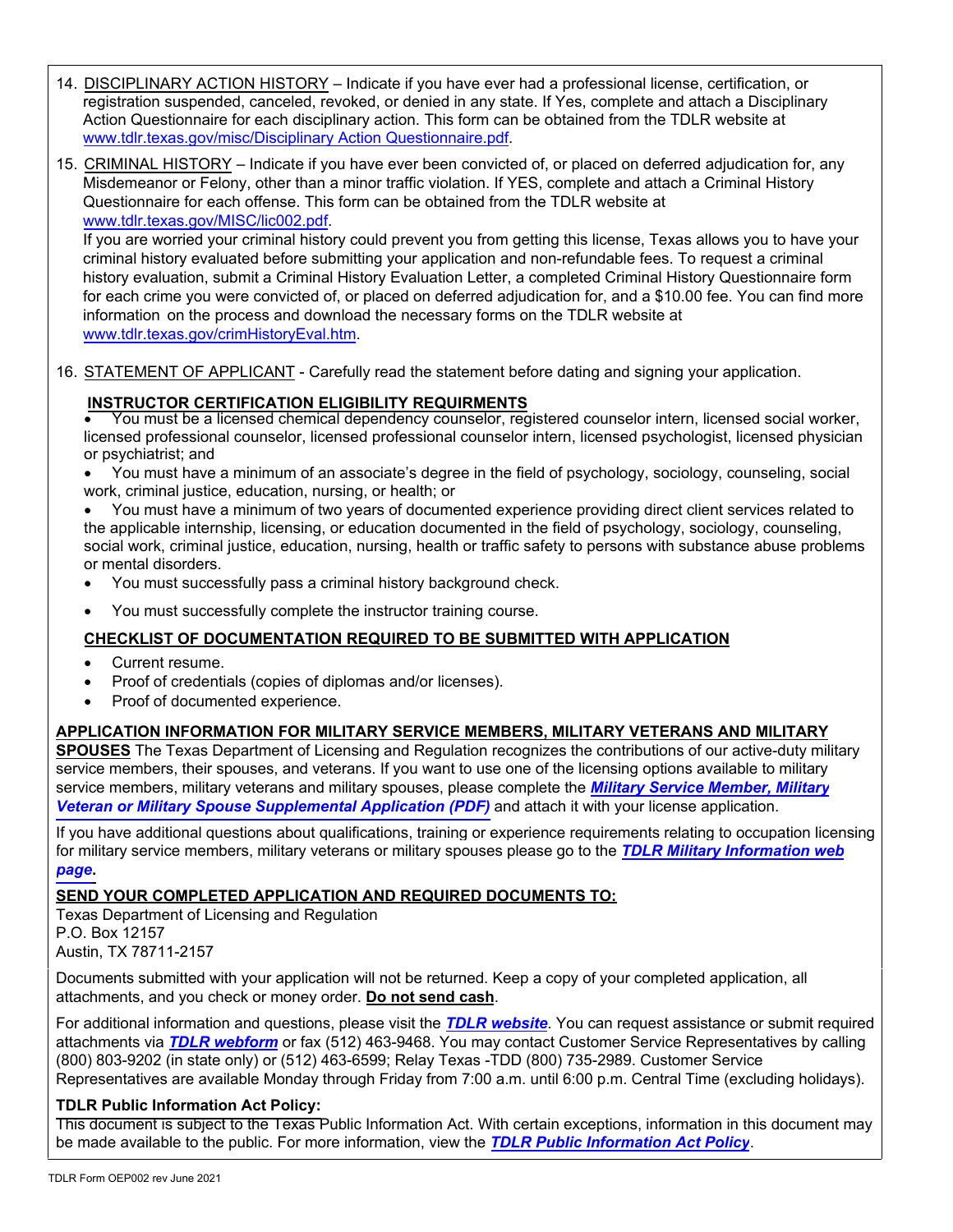

# **TEXAS DEPARTMENT OF LICENSING & REGULATION**

P.O. Box 12157 . Austin, Texas 78711-2157

www.tdlr.texas.gov

## **DWI INTERVENTION PROGRAM INSTRUCTOR TRAINING AND CERTIFICATION APPLICATION**

| DO NOT WRITE ABOVE THIS LINE                                                         |                                                                      |                   |              |                                 |                               |                                    |          |        |
|--------------------------------------------------------------------------------------|----------------------------------------------------------------------|-------------------|--------------|---------------------------------|-------------------------------|------------------------------------|----------|--------|
| This completed form must be accompanied by all required documents.                   |                                                                      |                   |              |                                 |                               |                                    |          |        |
| 1. Name:                                                                             |                                                                      |                   |              |                                 |                               |                                    |          |        |
|                                                                                      |                                                                      |                   |              |                                 |                               |                                    |          |        |
| Last Name                                                                            |                                                                      |                   |              | <b>First Name</b>               |                               | Middle Name                        |          | Suffix |
| 2. Gender:                                                                           |                                                                      | 3. Date of Birth: |              |                                 |                               | 4. Social Security Number:         |          |        |
| Male<br>Female                                                                       | <b>Month</b>                                                         | Day               | Year         |                                 |                               |                                    |          |        |
| 5. Email Address:                                                                    | See Instruction Sheet for Disclosure Information<br>6. Phone Number: |                   |              |                                 |                               |                                    |          |        |
|                                                                                      |                                                                      |                   |              |                                 |                               |                                    |          |        |
| Ex: johndoe@aol.com See Instruction Sheet for disclosure information                 |                                                                      |                   |              |                                 |                               | Area Code                          | Number   |        |
| 7. Mailing Address:                                                                  |                                                                      |                   |              |                                 |                               |                                    |          |        |
|                                                                                      |                                                                      |                   |              |                                 |                               |                                    |          |        |
| (P.O. Box, Number, Street Name/Apartment Number)                                     |                                                                      |                   |              |                                 |                               |                                    |          |        |
|                                                                                      |                                                                      |                   |              |                                 |                               |                                    |          |        |
| City                                                                                 |                                                                      |                   |              |                                 | State                         |                                    | Zip Code |        |
| 8.                                                                                   |                                                                      |                   |              | <b>EMPLOYMENT INFORMATION</b>   |                               |                                    |          |        |
| Employer<br>(Agency/Organization)                                                    |                                                                      |                   |              |                                 |                               |                                    |          |        |
| Employer<br>Mailing Address:                                                         |                                                                      |                   |              |                                 |                               |                                    |          |        |
| (P.O. Box, Number, Street Name, Suite Number, City, State, Zip)                      |                                                                      |                   |              |                                 |                               |                                    |          |        |
| Employer Phone No.<br>Employer Fax No.<br>(include area code)<br>(include area code) |                                                                      |                   |              |                                 |                               |                                    |          |        |
| Job Title:                                                                           |                                                                      |                   |              |                                 |                               |                                    |          |        |
| Position Description:                                                                |                                                                      |                   |              |                                 |                               |                                    |          |        |
|                                                                                      |                                                                      |                   |              |                                 |                               |                                    |          |        |
|                                                                                      |                                                                      |                   |              |                                 |                               |                                    |          |        |
|                                                                                      |                                                                      |                   |              |                                 |                               |                                    |          |        |
| 9.                                                                                   |                                                                      |                   |              | LICENSES (check all that apply) |                               |                                    |          |        |
| Registered Counselor Intern                                                          |                                                                      | Yes               | No           |                                 | <b>Licensed Social Worker</b> |                                    | Yes      | No     |
| <b>Licensed Chemical Dependency</b><br>Counselor                                     |                                                                      | Yes               | No<br>$\Box$ |                                 | <b>Licensed Psychologist</b>  |                                    | Yes      | No     |
| <b>Licensed Professional Counselor</b>                                               |                                                                      | Yes               | No           |                                 |                               | Licensed Physician or Psychiatrist | Yes      | No     |
| Licensed Professional Counselor Intern                                               |                                                                      | Yes               | No           |                                 |                               |                                    |          |        |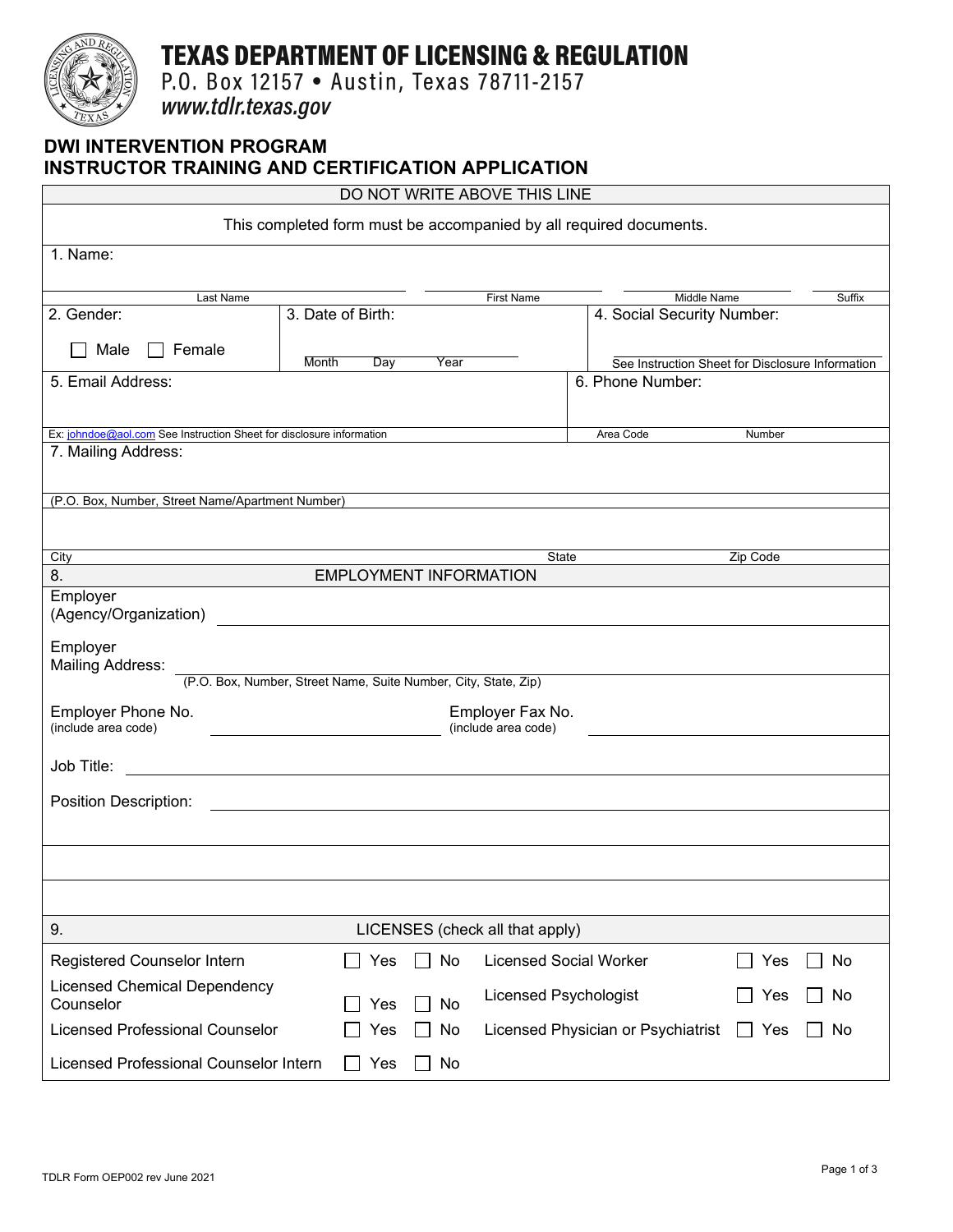| 10.<br>CERTIFICATIONS (check all that apply)                                                       |          |                  |           |    |                                     |                 |  |
|----------------------------------------------------------------------------------------------------|----------|------------------|-----------|----|-------------------------------------|-----------------|--|
| Drug Offender Education Program (DOEP) Instructor                                                  |          | $\Box$ Yes       | $\Box$ No |    |                                     |                 |  |
| Alcohol Education Program for Minors (AEPM) Instructor                                             |          | Yes              | No        |    |                                     |                 |  |
| DWI Education (DWIE) Instructor                                                                    |          |                  | Yes       | No |                                     |                 |  |
|                                                                                                    |          |                  |           |    |                                     |                 |  |
|                                                                                                    |          |                  |           |    |                                     |                 |  |
|                                                                                                    |          |                  |           |    |                                     |                 |  |
| CASE MANAGEMENT/CLINICAL COUNSELING/TEACHING EXPERIENCE<br>11.<br>(Add additional pages as needed) |          |                  |           |    |                                     |                 |  |
| Specify Type of Clinical Counseling or Case                                                        | Number   |                  |           |    |                                     | Number          |  |
| Management Experience                                                                              | of Years |                  |           |    | Specify Type of Teaching Experience | of Years        |  |
|                                                                                                    |          |                  |           |    |                                     |                 |  |
|                                                                                                    |          |                  |           |    |                                     |                 |  |
|                                                                                                    |          |                  |           |    |                                     |                 |  |
|                                                                                                    |          |                  |           |    |                                     |                 |  |
|                                                                                                    |          |                  |           |    |                                     |                 |  |
|                                                                                                    |          |                  |           |    |                                     |                 |  |
| 12.                                                                                                |          | <b>EDUCATION</b> |           |    |                                     |                 |  |
| <b>Name of College/University:</b>                                                                 |          |                  |           |    | Degree Awarded:                     |                 |  |
| Major:                                                                                             | Minor:   |                  |           |    |                                     | Dates Attended: |  |
|                                                                                                    |          |                  |           |    |                                     |                 |  |
| <b>Name of College/University:</b>                                                                 |          |                  |           |    |                                     | Degree Awarded: |  |
|                                                                                                    |          |                  |           |    |                                     |                 |  |
| Major:                                                                                             | Minor:   |                  |           |    | Dates Attended:                     |                 |  |
|                                                                                                    |          |                  |           |    |                                     |                 |  |
| <b>Name of College/University:</b>                                                                 |          |                  |           |    |                                     | Degree Awarded: |  |
|                                                                                                    |          |                  |           |    |                                     |                 |  |
| Major:                                                                                             | Minor    |                  |           |    |                                     | Dates Attended: |  |
|                                                                                                    |          |                  |           |    |                                     |                 |  |
| Name of College/University:                                                                        |          |                  |           |    | Degree Awarded:                     |                 |  |
|                                                                                                    |          |                  |           |    |                                     |                 |  |
| Major:                                                                                             | Minor    |                  |           |    |                                     | Dates Attended: |  |
|                                                                                                    |          |                  |           |    |                                     |                 |  |